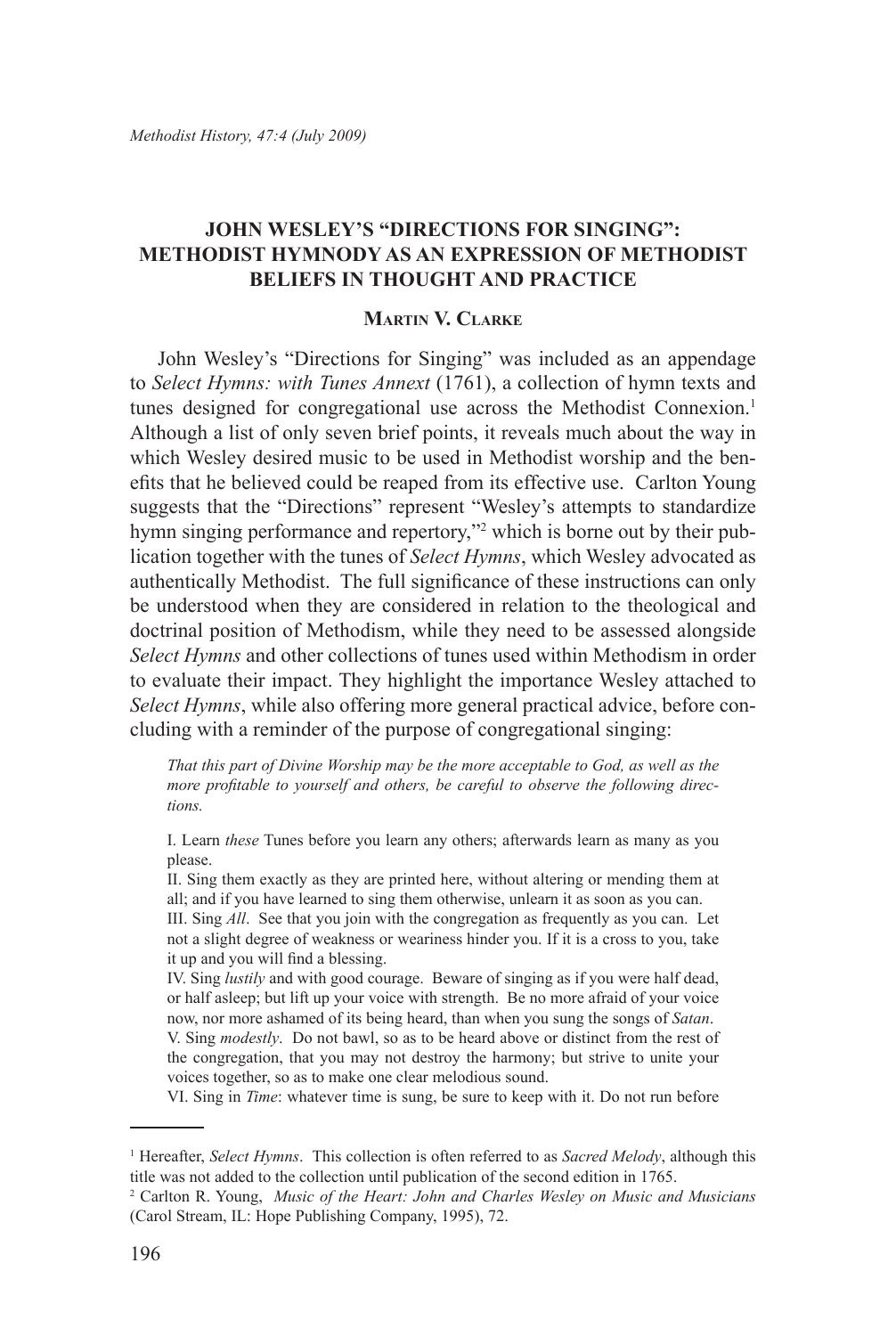nor stay behind it; but attend closely to the leading voices, and move therewith as exactly as you can. And take care you sing not *too slow*. This drawling way naturally steals on all who are lazy; and it is high time to drive it out from among us, and sing all our tunes just as quick as we did at first.

VII. Above all sing *spiritually*. Have an eye to God in every word you sing. Aim at pleasing him more than yourself, or any other creature. In order to this attend strictly to the sense of what you sing, and see that your *Heart* is not carried away with the sound, but offered to God continually; so shall your singing be such as the *Lord* will approve of here, and reward when he cometh in the clouds of heaven.<sup>3</sup>

### **The "Directions for Singing" and Methodist Theology**

The first point is a clear indication of the central place that *Select Hymns* was intended to occupy in Methodist worship. Wesley's first direction indicates that the tunes contained therein were meant to be both suitable and sufficient for the needs of any Methodist congregation, although it does allow for the conditional use of other music. Wesley made clear that other music should only supplement tunes in *Select Hymns* rather than to replace them. The first direction also emphasises the connexional nature of Methodism and Wesley's attempts to ensure that each local society conformed to standard Methodist practices in its worship.

The societal and connexional structure of Methodism was one of Wesley's key principles in organising the movement and attempting to order its devotional activities. Wesley drew on a number of influences: Anglican religious societies, his experiences with his brother Charles as members of the Holy Club in Oxford, and their observance of Moravian practices in Georgia. John Wesley developed Methodism's societal structure so that individual members might support, encourage and admonish one another and seek to spread the Gospel. Theological and doctrinal principles were adhered to at a local level through a tiered connexional form of governance and directed by Wesley through the Methodist Conference meetings. This societal organisation had a strong theological basis in Wesley's advocacy of an Arminian understanding of salvation, whereby God's grace was freely offered to all, and his emphasis on the pursuit of holiness.

Individual members were expected to participate in a variety of communal activities and to report their spiritual progress to their fellow believers on a regular basis, under the guidance of an appointed lay leader. Hymn-singing played a vital role in almost all Methodist meetings and the frequently issued collections of hymns, mostly written by Charles Wesley, were designed to communicate the essential beliefs of Methodism in a concise and memorable fashion. Music clearly played a key part in this area of Methodist worship and communication; Wesley's advocacy of the tunes appended to *Select Hymns* suggests that he regarded them as possessing suitable qualities for congregational use, such as being memorable, approachable and interesting.

<sup>3</sup> John Wesley, "Directions for Singing," quoted in *A Collection of Hymns for the Use of the People Called Methodists* ed. Franz Hildebrandt, Oliver A. Beckerlegge and Frank Baker, vol. 7, *The Works of John Wesley* (Oxford: Clarendon Press, 1983), 765.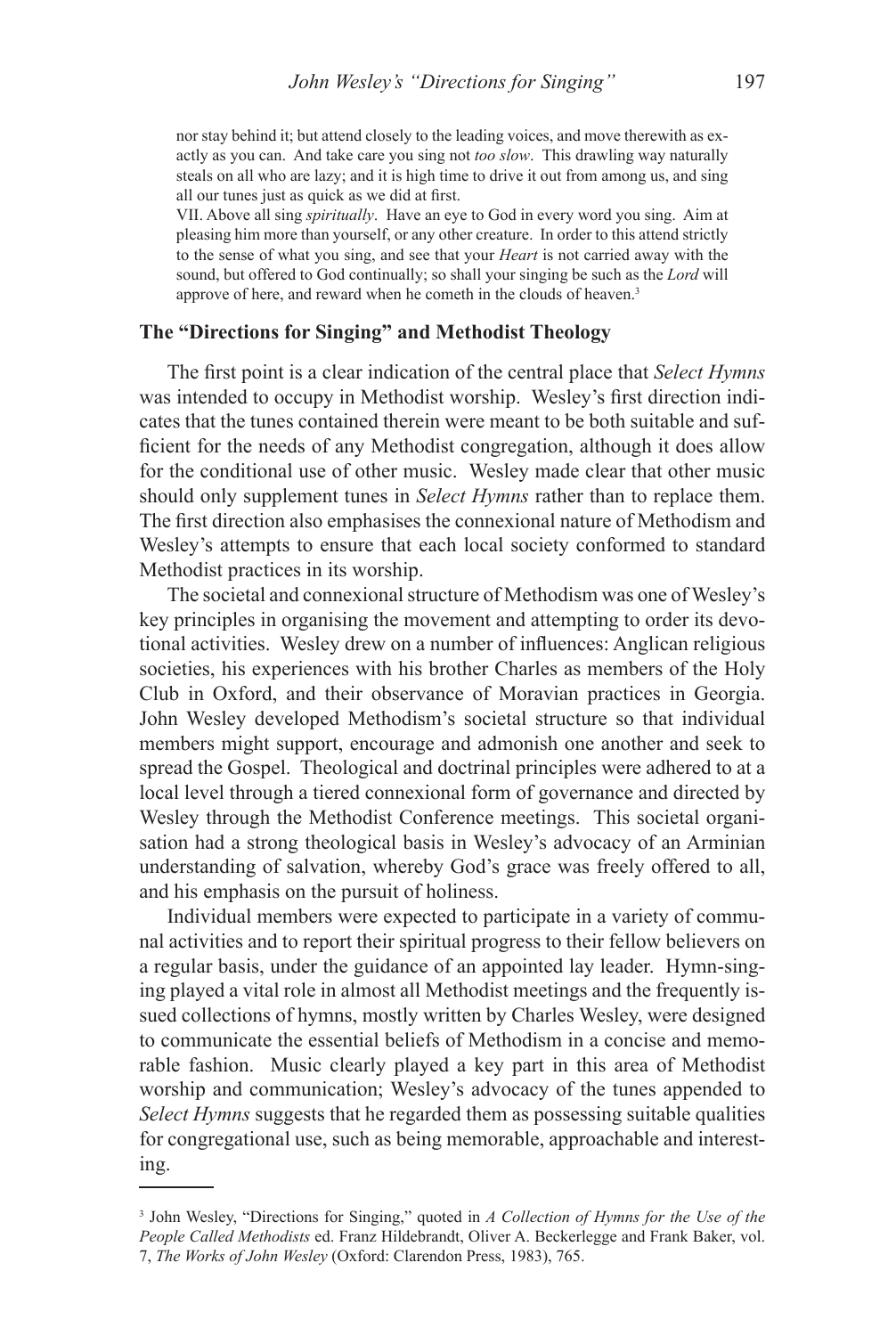The second point gives further evidence of Wesley's attempts to instil uniform performance practices across Methodism; this instruction is even more prescriptive that the first, seeking to control the manner in which the tunes are sung as well as promoting a common repertoire. The advocacy of this simple mode of performance is also derived from Arminian theological precepts and may be seen as having twofold significance. First, it seeks to prevent musically literate members from altering or embellishing tunes in a manner that might preclude less skilled singers from participating and thus undermine Methodism's central message of grace universally and unconditionally offered. Wesley's reaction to this practice is recorded in his diary entry for August 9, 1768, following a visit to Neath: "I began reading prayers at six, but was greatly disgusted at the manner of singing: (1) twelve or fourteen persons kept it to themselves, and quite shut out the congregation . . . . "4

Moreover, the second direction foreshadows the final direction by warning against potentially distracting musical embellishments, thus defying the purpose of congregational singing in focusing the singer's attention on the textual content of the hymn. S T Kimbrough, Jr., comments on the close relationship between the "Directions" and *Select Hymns*, arguing that the former represents a clear statement of the quality of the latter and the benefits it afforded, which are illustrated chiefly in these first two points:

I suspect that part of what is behind the directions is that with a core of good tunes in prevalent meters one could sing many different hymns . . . . For example, in *Select Hymns*, 1761, most tunes are assigned to more than one hymn. Above all, I think the Wesleys had come to understand the power of the wedding of text and tune as the most vital way of celebrating and remembering faith, scripture, theology, and the task of social service.<sup>5</sup>

The third point further emphasises Wesley's theological position and attitude towards musical participation; like the earlier points, it is concerned with the communal aspect of worship but highlights the importance of individual participation and commitment. In theological terms, Wesley's model for Methodist organisation was designed to communicate the offer of salvation to every believer, but also to encourage a rigorous and active commitment to the ethos of the movement from each member. Class meetings had a disciplinary function in admonishing members who had neglected their duties, while the subject headings in the seminal *Collection of Hymns for the Use of the People Called Methodists* (1780) include "For Persons convinced of Backsliding" and "For Backsliders recovered." This exhortation attempts to impress upon the individual the need for their continued participation in worship to maintain their spiritual well-being.

Points four, five and six contain more specific musical advice but are nonetheless inspired by the same basic theological principles. The exhortation to "Sing *lustily* and with good courage" is clearly aimed at inspiring confidence in faith and uses a scriptural reference to reinforce its message;

<sup>4</sup> Quoted in Young, *Music of the Heart*, 97.

<sup>5</sup> Quoted in Young, *Music of the Heart*, 73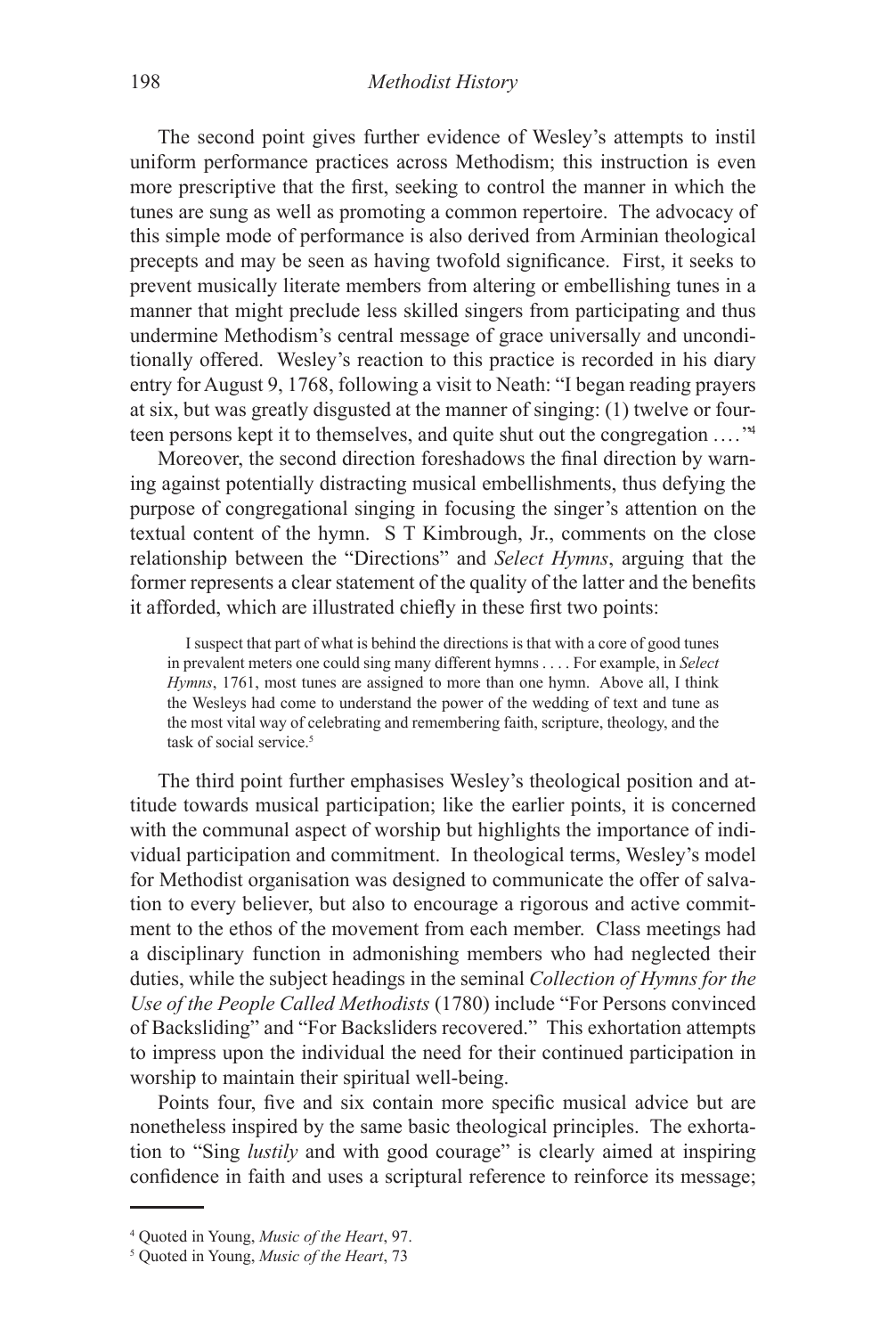the charge to "lift up your voice with strength" is quoted directly from Isaiah 40:9, itself a command to boldly proclaim God's presence to the world.<sup>6</sup> Here, Wesley's twofold understanding of the purpose of congregational song can be seen. On one level, the congregants are encouraged to contribute to an enthusiastic expression of worship, while the second sentence—"Be no more afraid of your voice now, nor more ashamed of its being heard, than when you sung the songs of *Satan*"—is indicative of the use of hymns as evangelistic tools, as the singers are instructed to sing in such a way that the central theological message of each hymn is boldly proclaimed. It also reflects Wesley's practice of using hymnody as a means of relating the sacred and secular worlds of his followers; he attempts to channel the energy that they once expended in singing secular melodies into the singing of hymns that express their new-found faith. This relationship between the sacred and secular will be explored in greater detail hereafter, in connection with the musical content of *Select Hymns*.

Point five is linked to point two, reinforcing the principle of equal participation by all members of the congregation. Baker and Beckerlegge comment on Wesley's use of the word "harmony," which seems to contradict his advocacy of unison singing as evinced in the musical settings in *Select Hymns* and later forcefully argued in "Thoughts on the Power of Music."<sup>7</sup> While this may indicate that harmony singing was prevalent in Methodism, even with Wesley's blessing, it also seems that he is using the term figuratively to describe the desired unity of the congregation.8 Ultimately, it is a warning not to allow musical ability or enthusiasm to override the more important function of expressing corporate praise, prayer and belief.

Point six gives perhaps the most practical musical advice, but is still directed towards promoting the unity of the congregation. It gives approval to the use of leaders to direct and guide the whole congregation and upon them is vested the responsibility of adopting a suitable tempo for full and enthusiastic participation. The injunction "take care you sing not *too slow*" seems to refer to the so-called "Old Way of Singing," which prevailed in parish churches in the late seventeenth century, largely as a result of a lack of musical direction. Nicholas Temperley gives a general description of the main causes and results of the style:

<sup>6</sup> Hildebrandt, Beckerlegge and Baker, eds, *A Collection of Hymns for the Use of the People Called Methodists*, 765, n.3. The whole verse reads "O Zion, that bringest good tidings, get thee up into the high mountain; O Jerusalem, that bringest good tidings, lift up thy voice with strength; lift it up, be not afraid; say unto the cities of Judah, Behold your God!" (Is. 40:9 Authorised Version)

<sup>7</sup> Hildebrandt, Beckerlegge and Baker, eds., *A Collection of Hymns for the Use of the People Called Methodists*, 765, n.5.

<sup>8</sup> This figurative use of the term is clearly related to the musical concept; Dryden's *Ode to St Cecilia* famously begins with the lines "From harmony, from heavenly harmony/The universal frame began," which is a clear illustration of the same dual and related meanings of the term. Charles Wesley uses the term in a similar way in his "Musician's Hymn," which begins "Thou God of harmony and love." Although clearly derived from musical language, the term is used metaphorically to describe God's goodness and benevolence.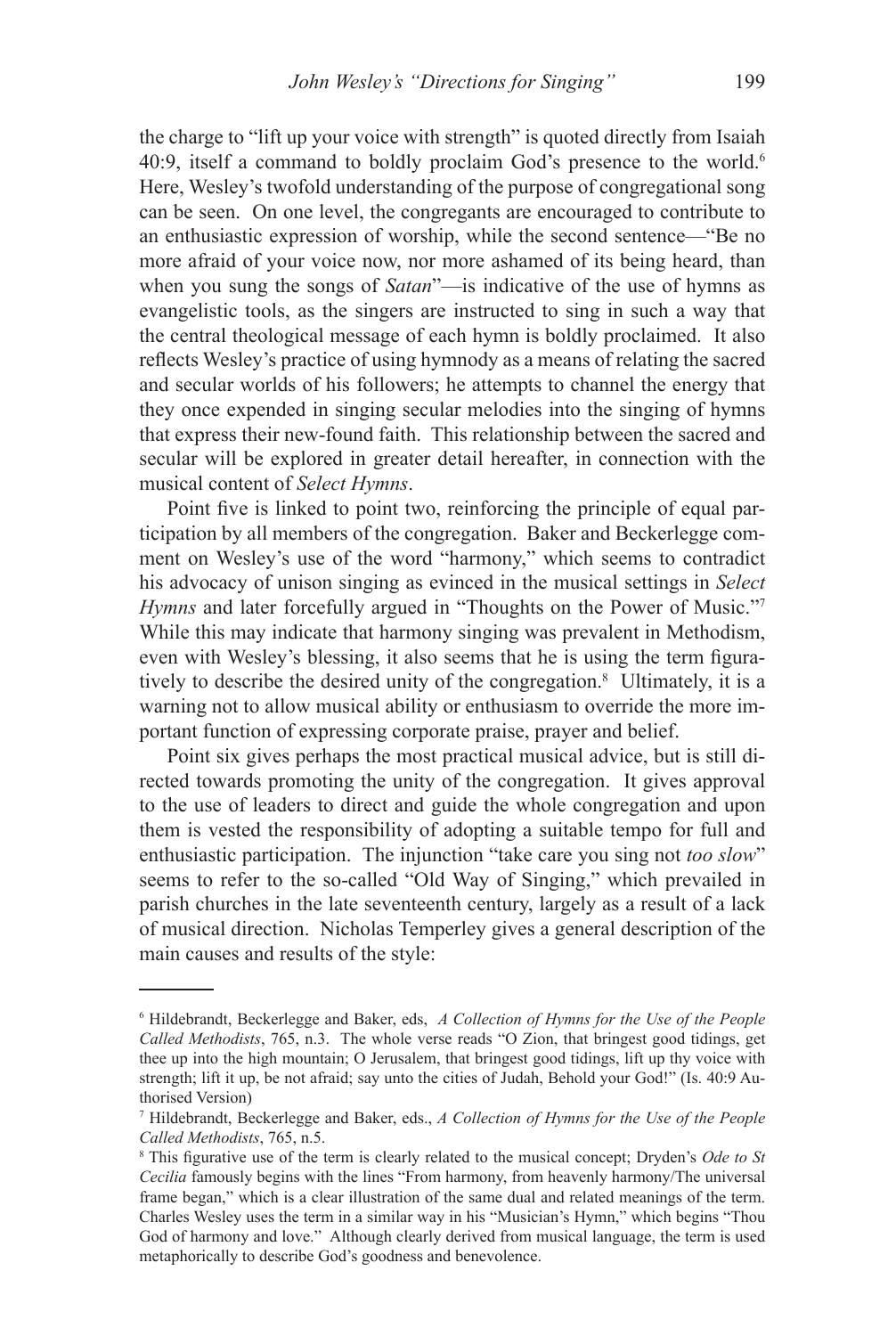In places where congregations are left to sing hymns without musical direction for long periods, a characteristic style of singing tends to develop. The tempo becomes extremely slow; the sense of rhythm is weakened; extraneous pitches appear, sometimes coinciding with the hymn tune, sometimes inserted between them; the total effect may be dissonant.<sup>9</sup>

Elsewhere, referring specifically to the development of this style in English parishes of the late-seventeenth century, together with the practice of "lining-out," he argues that its prevalence is not surprising:

Such a development was not unnatural when, for a hundred years or more, parochial congregations had been left without any sort of musical direction . . . . The old psalm tunes became slower and slower and lost their distinctive rhythms (the printed psalm books provide abundant evidence of both trends); the more difficult tunes dropped out of use.<sup>10</sup>

By the turn of the eighteenth century, there were many attempts to eradicate this style of singing; significantly, Temperley notes that it was the rise of Arminian theology amongst the high-church members of the Church of England that brought this about:

There was greater emphasis on the corporate nature of worship, less on the individual worshipper. Increasing material prosperity made the "hoarse or base sound" of the Old Way seem unacceptable to middle-class people who were familiar with art music; they began to feel that God, too, would not accept it, and that only the best possible music should be used in His service.<sup>11</sup>

Wesley's own Arminian theology is clearly behind his desire to avoid this practice, but the particular circumstances of early Methodism made this specific warning necessary. As early Methodist meetings were usually held either outdoors or in rooms not specifically designed for congregational worship, lining-out was commonly used to teach new hymns to those attending,<sup>12</sup> while the movement's prevalence among the industrial communities meant that many of its followers were not accustomed to the contemporary art music style preferred by Wesley and the more middle-class members of both Methodism and the Church of England, making clear instructions vital.

The unifying principle that seems to underlie the first six directions is that all worshippers should be enabled to participate in hymn singing in order that they might express their faith, be encouraged and challenged in it, and share it with those around them. Robin Leaver's definition of the concept of the priesthood of all believers offers a useful theological framework for interpreting the emphasis Wesley placed on this principle. Leaver argues that the congregation truly means the entire assembly, including musicians, preacher and celebrant, but that in practice, the idea of the priesthood of all believers is often denied, even if it is acknowledged in principle by the

<sup>9</sup> Nicholas Temperley, "The Old Way of Singing: Its Origins and Development," *Journal of the American Musicological Society*, 34 (1981): 511.<br><sup>10</sup> Nicholas Temperley, "The Old Way of Singing," *The Musical Times* 120 (1979): 945.<br><sup>11</sup> Temperley, "The Old Way of Singing: Its Origins and Development," 536.

<sup>&</sup>lt;sup>12</sup> Temperley notes that George Whitefield was an acknowledged master of leading straight into a hymn by lining out the melody immediately after preaching (535).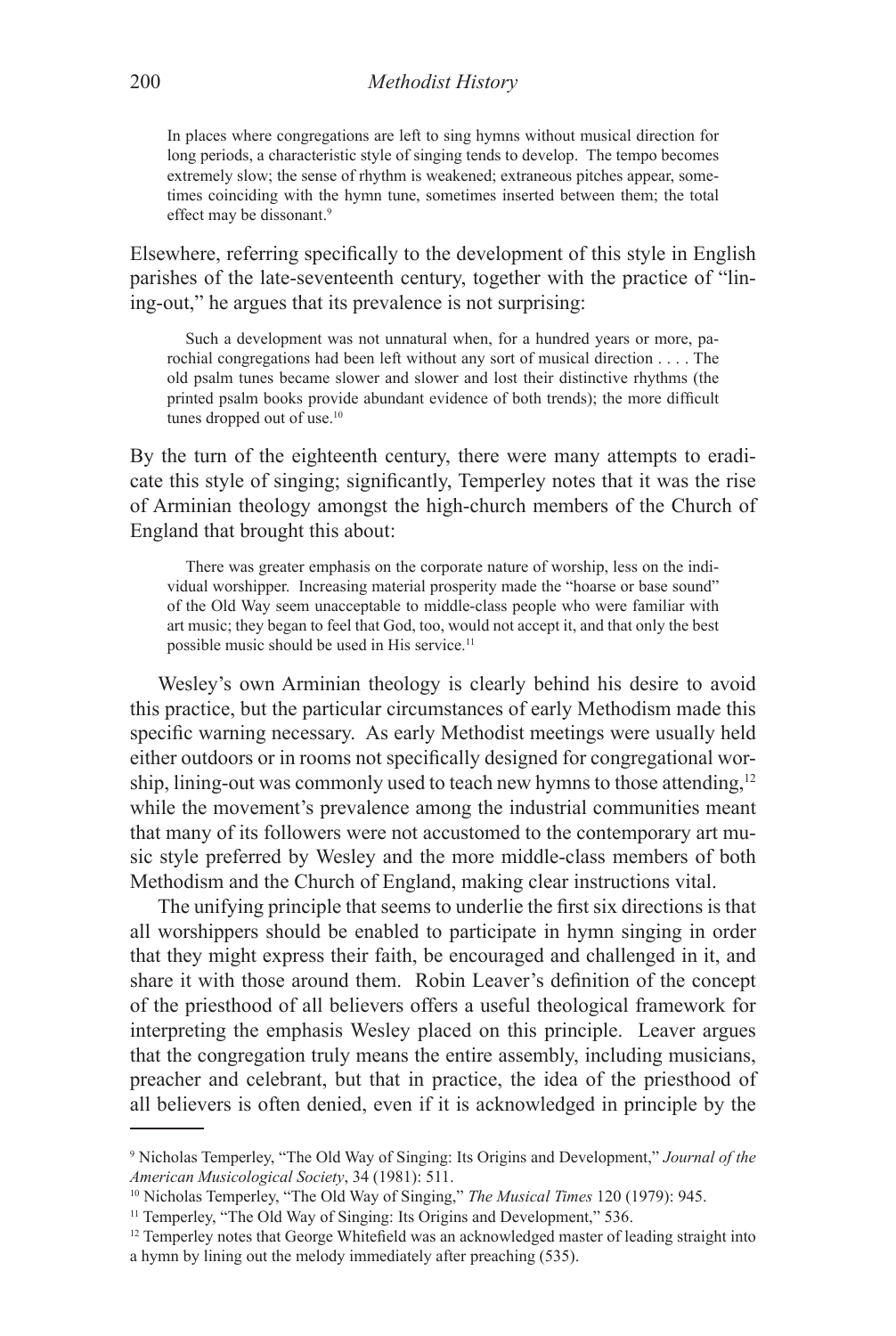persons concerned, with musicians granted an elevated, levitical status. He claims that the congregation is more commonly understood merely as those who have no defined role in the liturgical process, which can result in them being separated from the music and the musicians. Instead, he advocates an environment where the musicians, even if located separately from the main body of people, serve to enhance, encourage and lead the music of the congregation.13 This clearly accords with Wesley's own understanding of the whole congregation as an equal body of believers and offers a plausible explanation of the theological construction of these directions, particularly given the prominence of lay leadership at local level within Methodism. Wesley appears to attribute a twofold importance to congregational song, emphasising at once the duty of the whole worshipping community to include everyone present in its musical activities and also indicating to the individual believer their requirement to participate fully in the life of the Society in order to fulfil their religious calling.

The final direction is the most overtly spiritual and makes use of a further biblical quotation to reinforce its message; the final phrase, "when he cometh in the clouds of heaven," is taken from Matthew 26:64, but unlike the earlier quotation from Isaiah, it bears little contextual relation to worship. This direction firmly establishes that the use of music in worship is only a means to an end; the previous directions all hinge on this final point if the music is to be of any assistance in enhancing the religious experience of those participating. Wesley's words function both as a warning and a challenge to the congregation about the conduct of their worship.14

While the earlier directions provide more practical advice, this final point is the most instructive in terms of Wesley's perception of the value and significance of communal singing in Methodist meetings. Again, Leaver offers a model for understanding this approach; he suggests that music in the context of worship is essentially functional, and that it forms part of the theological construction of worship, claiming that "The intertwining duet of music and theology form the substance of Biblical theology,"15 and argues both a biblical precedence for the use of music in the propagation of the Divine message and also its historical significance in the worship of the Christian Church. According to Leaver, music in a theological context is far removed from the concept of "absolute music," and exists to fulfil a practical purpose. He goes on to assert that Church music cannot justify its own existence; rather, it must be grounded in the theological context of the Church's worship. Furthermore, he argues that there is a strong practical theological link between the Bible and music, with music providing the "accompaniment" to

<sup>13</sup> Robin A. Leaver, "The Theological Character of Music in Worship," in *Duty and Delight, Routley Remembered: A Memorial Tribute to Erik Routley, 1917-1982, Ministry, Church Music, Hymnology*, ed. Robin A. Leaver, James H. Litton, and Carlton R. Young (Carol Stream, IL: Hope Publishing Co., 1985), 58.

<sup>14</sup> Hildebrandt, Beckerlegge and Baker, eds., *A Collection of Hymns for the Use of the People Called Methodists*, 765.

<sup>&</sup>lt;sup>15</sup> Leaver, "The Theological Character of Music in Worship," 47-48.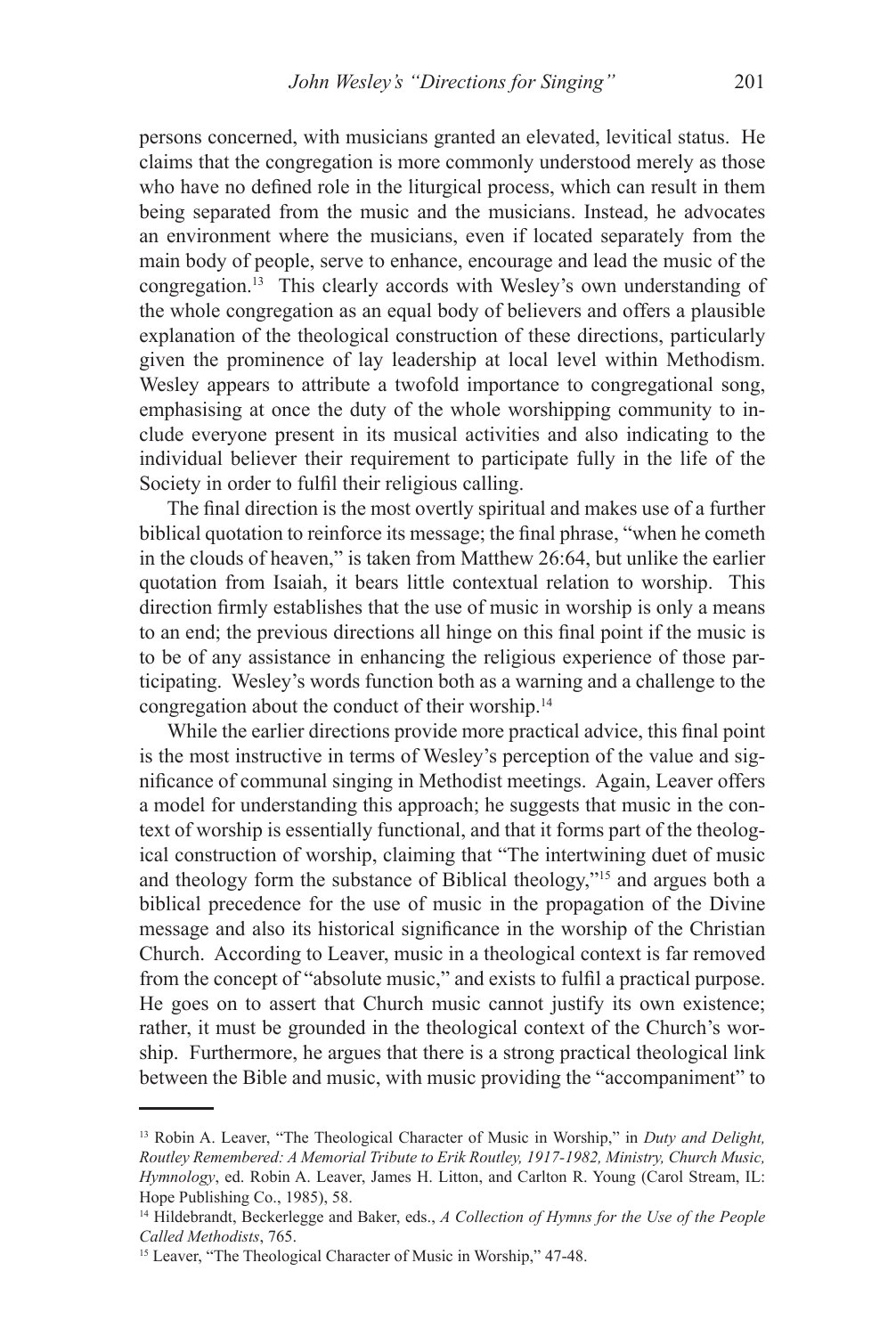the explanation offered by the Bible of the interaction between God and humankind.16 Thus, for Leaver, music forms a vital part of Christian worship, taking on an important role in the expounding of theology.

It is clear from Wesley's insistence that the Methodists should "sing spiritually" that he too understood this close connection and desired his followers to use it to their advantage. The words of the hymns were of the utmost importance, "attend strictly to the sense of what you sing," but the music enabled the worship to attain greater spiritual heights and to be a more fitting expression of praise, "such as the Lord will approve of here, and reward when he cometh in the clouds of heaven." Kimbrough suggests that "The hymns had become the 'theological memory' of the Methodist movement"<sup>17</sup> and notes the significance of the final direction in understanding Wesley's views, "One could perhaps find directions 1-6 in any good book on hymn or choral singing, but No. 7 is the crowning direction of John Wesley and the Methodist movement."18

These directions are Wesley's clearest and most comprehensive attempt to offer practical advice and establish normative musical practices across the movement. Grounded in scripture and his theological position, they represent a characteristically Methodist combination of good practice underpinned by clear principles. Young sums up their significance in understanding Wesley's approach to music and worship: "Wesley's lifelong efforts to standardize the rhetoric and music of congregational song—the unity of emotion and the cognate—the heart and the head—became a distinctive mark of the eighteenth-century Methodist revival in Britain."19

#### **"Directions for Singing" and Methodist Music in Practice: Select Hymns**

Between 1742 and c.1790, John Wesley oversaw the issuing of three principal collections of hymn tunes for use across the Methodist Connexion. Of these, *Select Hymns* was the second, first issued in 1761 and running to four editions.20 Wesley's preface to the volume indicates that he held it in high esteem, primarily for its textual content, but presumably also for its practical value in providing appropriate music to which the texts could be sung. It succeeded *A Collection of Tunes, set to music, as they are commonly sung at the Foundery* (1742) and was in all respects a far superior publication, with higher editorial standards and a larger body of tunes.

In terms of the repertoire contained in both collections, certain similarities may be observed, although the later collection includes material drawn from a wider range of sources. The *Foundery Collection* draws on two principal

<sup>16</sup> Leaver, "The Theological Character of Music in Worship," 49.

<sup>17</sup> Quoted in Young, *Music of the Heart*, 73. 18 Quoted in Young, *Music of the Heart*, 74.

<sup>19</sup> Young, *Music of the Heart*, 74.

<sup>20</sup> Nicholas Temperley, Sources \*TS Wes a, \*TS Wes b, *The Hymn Tune Index*, http://hymntune. library.uiuc.edu (accessed April 30, 2008). The four editions were printed in 1761, 1765, 1770 and 1773; the *Hymn Tune Index* notes that the second, third, and fourth editions had identical contents.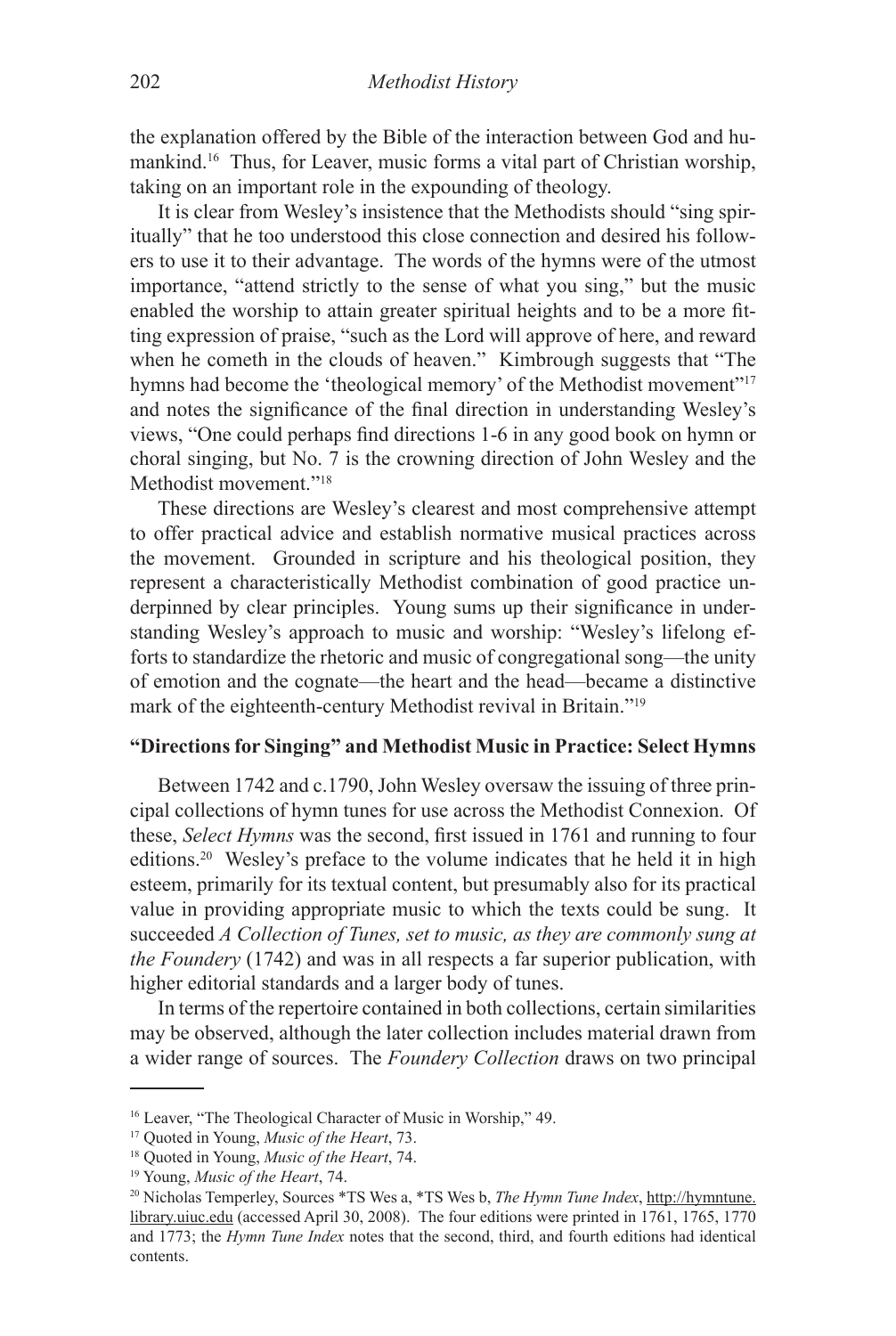genres: Germanic chorale melodies principally learned through Wesley's relationship with the Moravians, and British metrical psalm tunes, mainly from the seventeenth and early eighteenth centuries. In addition, it sets an important precedent by including an adaptation of a secular melody, a march from Handel's opera *Riccardo Primo*. *Select Hymns* also drew on the two main genres used in the *Foundery Collection* and expanded the use of secular adaptations. It is important to note that these were settings which were chiefly adapted from contemporary art music, both vocal and instrumental, reflecting the cultural background and tastes of John and Charles Wesley; neither collection, nor the later *Sacred Harmony*, provides any evidence to support the oft-rehearsed claim that the Wesleys were in the habit of borrowing popular melodies from taverns during their travels.21 *Select Hymns*  included many more contemporary tunes, some of which, such as those by John Frederick Lampe, had been written for specific texts by Charles Wesley. These newer tunes frequently reflected contemporary art music trends, sometimes being more akin to solo songs associated with the theatre than traditional hymn tunes.

In the preface to *Select Hymns*, Wesley sets out his rationale for producing the collection; he indicates that the work has been carried out by a music editor, under his own direct supervision. It appears that, like the *Foundery Collection*, this volume is representative of existing repertoire and practice, collected for the purpose of making it more widely known and achieving a greater degree of uniformity among Methodist congregations. It also hints at Wesley's dissatisfaction with the *Foundery Collection*, which was printed only nineteen years previously:

I have been endeavouring for more than 20 years to produce such a book as this. But in vain: Masters of music were above following any direction but their own. And I was determined, whoever compiled this, should follow *my* direction: Not *mending* our tunes, but setting them down, neither better nor worse than they were. At length I have prevailed. The following collection contains all the tunes which are in *common use* among us. They are pricked *true*, exactly as I desire all our congregations may sing them: And here is prefixt to them a collection of those hymns which are (I think) some of *the best* we have published. The *volume* likewise is *small*, as well as the *price*. This therefore I recommend preferable to all others.<sup>22</sup>

The preface indicates that it can accurately be considered as a definitively Methodist publication, indicated by Wesley's comment that it "contains all the tunes which are in *common use* among us. They are pricked *true*, exactly

<sup>&</sup>lt;sup>21</sup> Dean B. McIntyre offers an suggestion concerning the origins of this popular myth, arguing that the term "bar tune" was misinterpreted as being a tune sung in bars, when in fact, it referred to a musical term, "bar form," which indicates a setting with an AAB structure. See Dean B. McIntyre "Debunking the Wesley Tavern Song Myth" http://www.gbod.org/worship/default.asp?act=reader&item\_id=5442 (accessed March 30, 2009) and "Did the Wesleys Really Use Drinking Song Tunes for Their Hymns?" http://www.gbod.org/worship/default. asp?act=reader&item\_id=2639&loc\_id=17,387 (accessed March 30, 2009).

<sup>&</sup>lt;sup>22</sup> John Wesley, *Select Hymns with Tunes Annext: Designed Chiefly for the Use of the People Called Methodists* (1st ed., London: [s.n.], 1761), iv. Successive editions also included prefatory material of a pedagogical nature, devised by Wesley with the intention of promoting a higher level of musical literacy among his followers.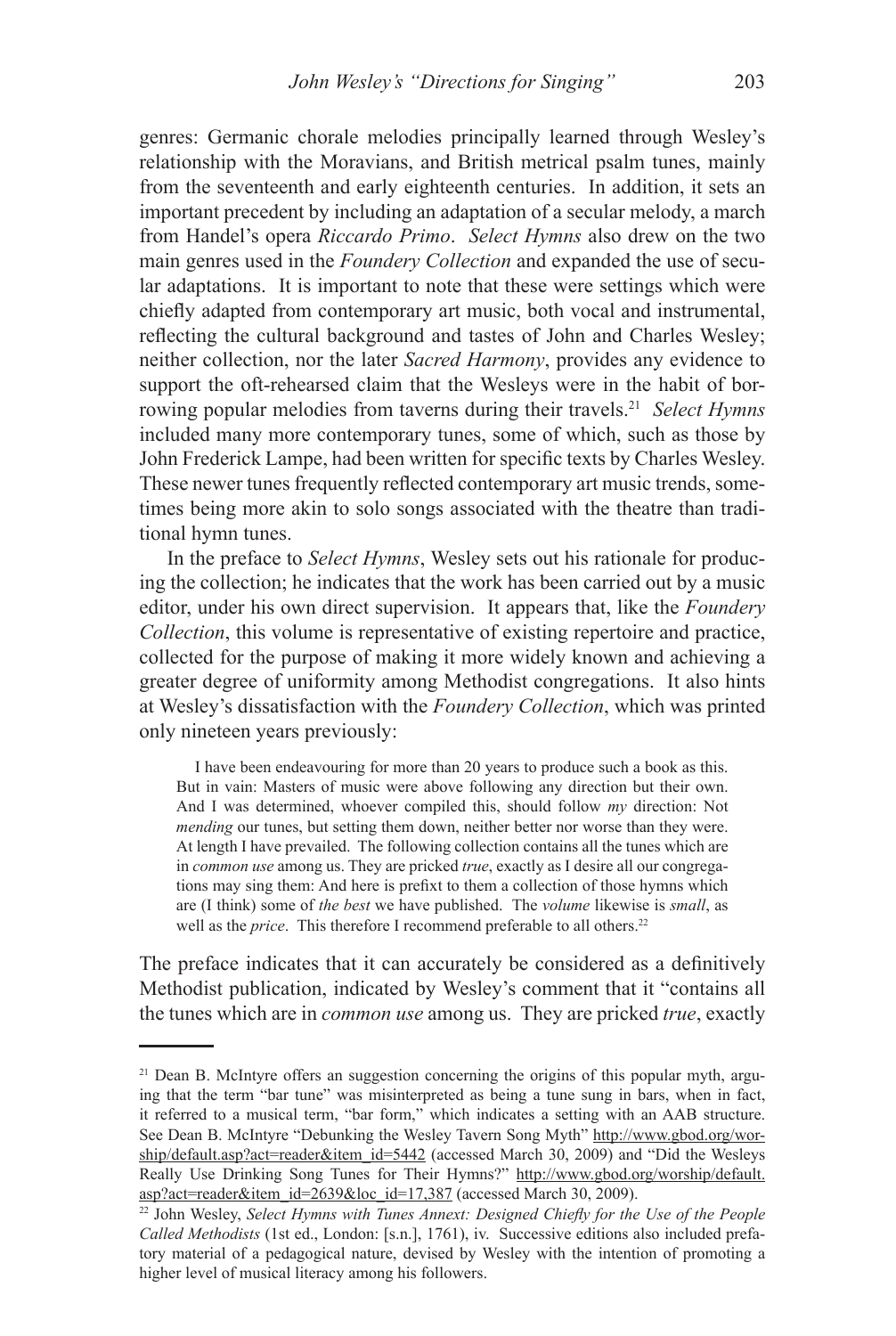as I desire all our congregations may sing them." His concluding statement—"This therefore I recommend preferable to all others"—affirms the suitability of this volume for Methodism at large.<sup>23</sup> Wesley affirms both the hymn texts and the associated tunes and his preface indicates that it is the precise combination of words and music contained in the volume that is to be regarded as authentically Methodist, rather than simply the texts alone.

In his thesis on the sources of Wesley's tunes, Nelson F. Adams attributes considerable importance to the volume as a representation of Wesley's practical views on music:

This book is literally the culmination of all of Wesley's ideals about congregational music. His methodical mind, which did not serve him faultlessly in compiling F[oundery], eventually showed him the way in which he should go. He studied the work of others, discarded what he thought could be improved upon, kept was he thought was worthy, and added new material which he thought was better. He now *knew* he was right and he said so—and he *was* right.24

The relationship between the tunes in *Select Hymns* and the "Directions for Singing" is complex; certain types of tunes accord easily with Wesley's principles, having been either composed specifically for congregational use or successfully adapted from another genre, whereas others, for a variety of reasons, are difficult to reconcile with several of the directions, due to the musical challenges they present. The stylistic content of the collection reveals Wesley's own musical preferences, strongly influenced by contemporary trends in art music, which are sometimes contrary to the simple and direct style suggested by the "Directions."

The tune "Amsterdam," of German origin, was included in both the *Foundery Collection* and *Select Hymns*; it illustrates many of the musical characteristics of the tunes best suited to congregational singing. The melody is defined by its rhythmic vitality, contrasting simple syllabic setting and simple rhythms with more complex decorative rhythmic and melodic features with syllables extended over two or three notes of shorter duration. These passages always occur within phrases, allowing a clear structure to be maintained throughout, which would enable a congregation to sing this melody without being distracted by extensive rhythmic complexity.



Figure 1: "Amsterdam," from *Select Hymns*

<sup>23</sup> Wesley, *Select Hymns with Tunes Annext*, iv.

<sup>24</sup> Nelson F. Adams, "The Musical Sources for John Wesley's Tune-Books: The Genealogy of 148 Tunes" (Doctor of Sacred Music diss., Union Theological Seminary, 1973), 53.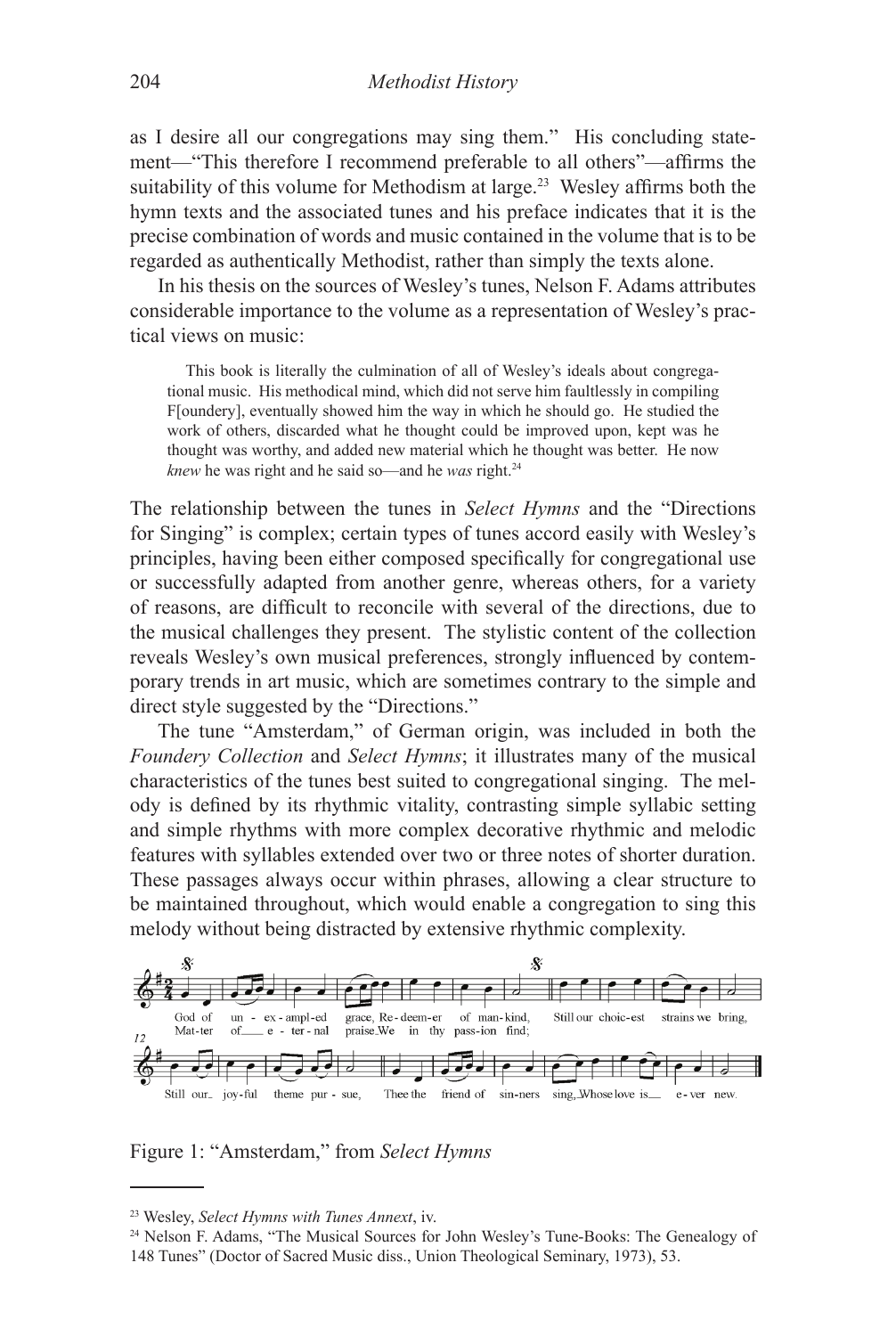Some of these contemporary tunes introduced in *Select Tunes*, although decorative, were highly suitable for congregational use, balancing musical originality and interest with predictable harmonic and rhythmic patterns and memorable melodies. "London" is a typical example of this style of tune; it has a flowing melody with largely step-wise movement and employs many decorative passing notes. Its regular rhythmic phrases aid the learning of it and the use of melodic and rhythmic sequences at once increases its congregational suitability and creates a greater sense of interest and climax; the fifth and sixth phrases ascend using a melodic sequence, which highlights the bold text:

> Th' unwearied Sun from Day to Day, Does his Creator's Power display

by climaxing on the highest note of the tune (**\***), and propelling the tune towards its conclusion with the implied subdominant harmony:



Figure 2: "London," from *Select Hymns*

Tunes such as these are easily aligned with Wesley's guiding principle that the full congregation should be able to participate enthusiastically and accurately in the hymn singing at Methodist meetings. Furthermore, their straightforward style and largely syllabic text setting afford primacy to the text and thus enable Wesley's final dictum to "sing spiritually" to be applied with integrity.

Other tunes present greater musical challenges, partly as a result of their origins, especially those that reflect the solo song tradition in contemporary art music. As early as 1745, John Frederick Lampe had composed and published a set of tunes for Wesleyan hymn texts that established a firm link between Methodist musical practices and the prevailing trend for Italianate, highly decorative melodic writing in contemporary art music, especially in music associated with the theatre. Many of Lampe's tunes were reproduced in *Select Hymns*, suggesting that they had gained some popularity within Methodism and were approved of by Wesley.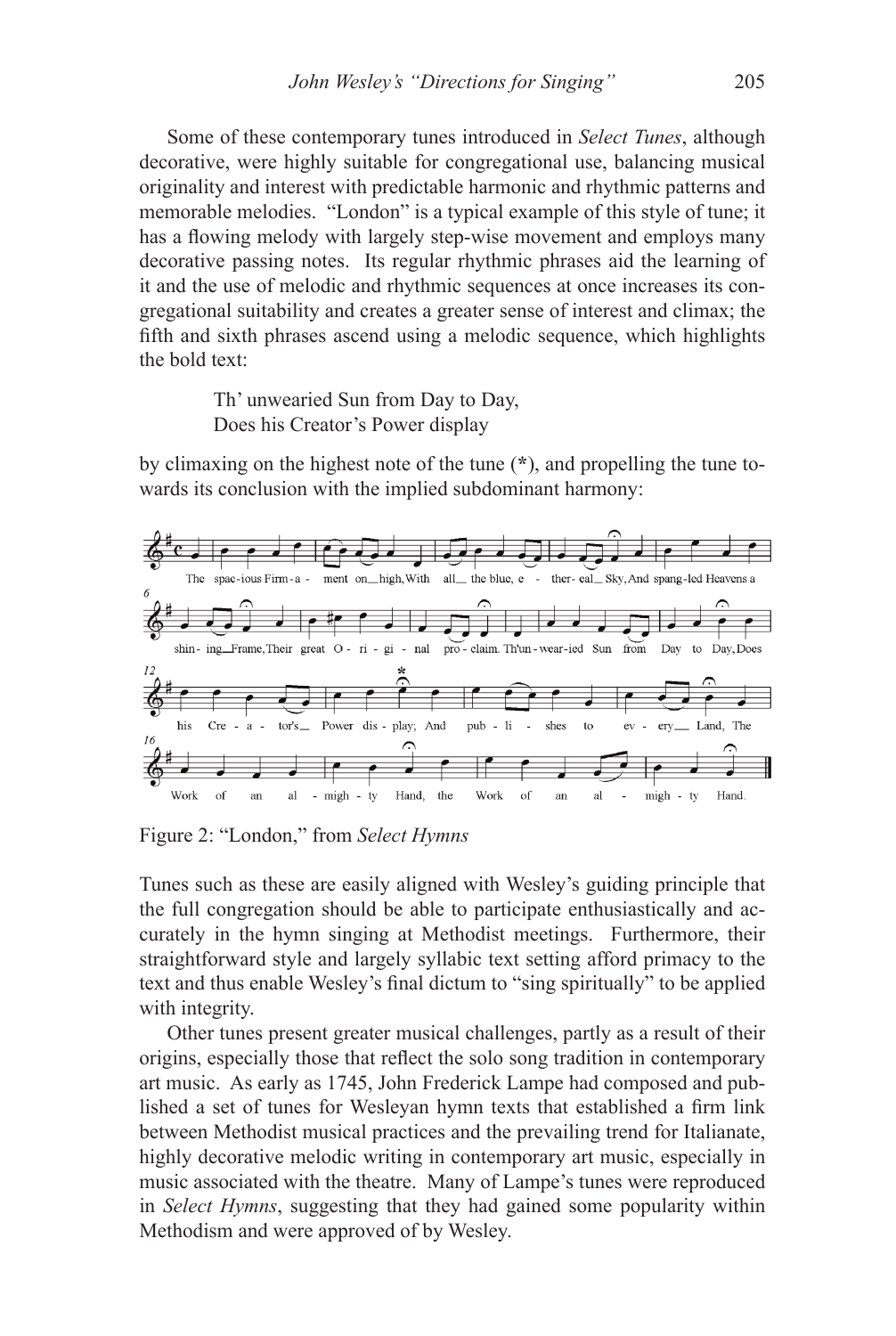One of the most notable adaptations of a secular melody is the hymn "Love Divine, All Loves Excelling," the text of which is influenced by Dryden's poem "Fairest Isle" and is set to an adaptation of Purcell's tune for that lyric from the opera *King Arthur* (1691). Using this secular melody created a strong link between the secular and sacred and would have been a cultural reference understood by at least some Methodists.25



Figure 3: "Westminster," from *Select Hymns*

This melody is not completely unsuitable for congregational use, but places greater demands on singers than the more syllabic tunes drawn from other religious traditions. Here, single syllables are frequently extended over several notes, but to a lesser extent than eighteenth-century tunes by composers such as Lampe, and the tune exhibits the melodic, harmonic and structural balance observed in many seventeenth-century psalm tunes. Its decorative nature, in keeping with its secular origin, demands a carefully nuanced performance that it is difficult to imagine a large, untrained congregation achieving, thus rendering Wesley's instruction to sing the tunes "exactly as the are printed" somewhat optimistic. Perhaps more significantly, the close relationship between the tune and the secular world of the theatre could be seen as ambiguous in terms of the final, crucial instruction to "sing spiritually." While the new context and words associated with the tune in its guise as a hymn might be seen as a powerful transformation from sacred to

<sup>&</sup>lt;sup>25</sup> In the 1740s, the Wesleys developed an active ministry in the West End of London and attracted converts from the theatrical community, including prominent musicians such as Lampe and Priscilla Rich.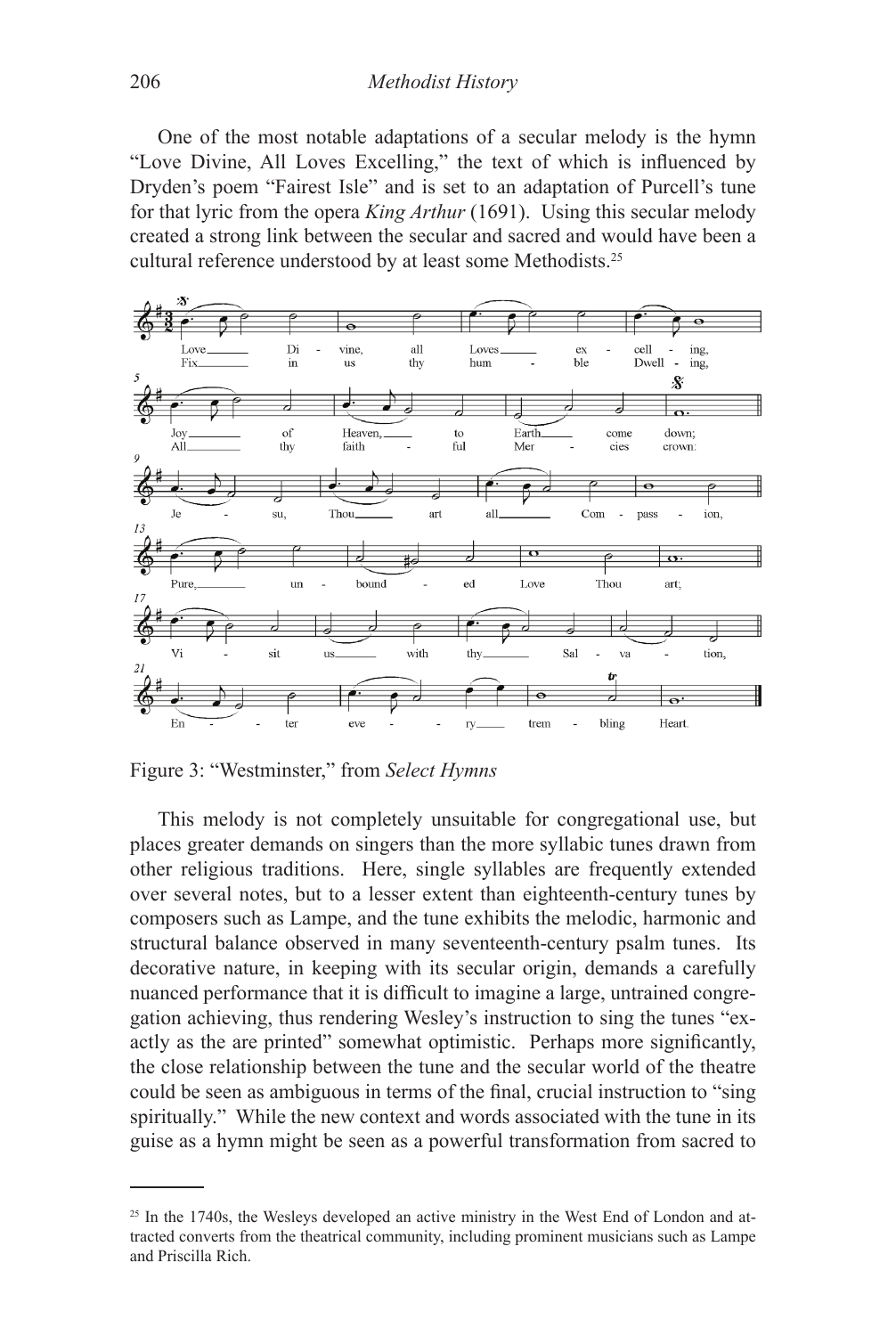secular, thus encouraging spiritual awareness in singing it, simultaneously, it offered an easy opportunity to be distracted by the artistry of Purcell's composition or by recalling the original secular text.

The second edition of *Select Hymns* included several additional tunes, one of which, "Cheshunt," marked a significant new direction in musical style, practice and understanding. Rather than conforming to the basic style of a common melody for each verse or double verse of text, it is a throughcomposed setting of a metrical text, "The Voice of my Beloved sounds," a style of composition usually referred to as a "Set-Piece."26 The music is considerably more complex and decorative than the hymn tunes found in the collection and although it is printed in the same manner, with just a melody line, it seems unlikely that this could have been intended for congregational use. The melody, adapted from a popular song by Henry Holcombe, had been included in *Harmonia Sacra*, indicating that it was already in use in Methodist circles. Wesley's authorisation of it for inclusion in *Select Hymns* established a precedent for this broader variety of music, which was to become more evident in his later collection of tunes, *Sacred Harmony*. Commenting on the inclusion of this set-piece and others in *Sacred Harmony*, Carlton Young suggests that they reflect Wesley's acknowledgement of contemporary musical practices and tastes within Methodism: "Wesley had apparently been forced to include them because of the popularity of the village singing groups and their influence on the singing practice of local Methodist societies."27

Its musical characteristics provide clear evidence of its origin as a popular song, as florid melodic writing, excessive prolongation of syllables, intricate rhythms and a contrasting sectional structure combine to make the music rather than the text the most interesting feature. It is completely unlike any of the hymn tunes found elsewhere in the collection and is considerably more complex than even the most florid tunes by contemporary composers such as Lampe. The overall structure of the music and text is in a simple ternary pattern, ABA, though the recapitulation of A is truncated and there is some musical and textual repetition within sections.28 The time signature changes between sections, while the tonal centre fluctuates between D minor and its relative, F major, throughout. These factors emphasise the highly sectional nature of the piece, a feature atypical of congregational hymn tunes.

The melodic writing in section A is characterised by many decorative passages, such as scales or turn-like figures in short note-values set to a single syllable, and successive pairs of notes set to a single syllable, producing a sighing effect when sung. The first phrase of the second half of section A contains examples of both of these common figurations:

<sup>26</sup> Richard Crawford notes that this was "A term sometimes used in 18th- and 19th-century Anglo-American sacred music to denote a through-composed setting of a metrical text." He states that it was in use in England from the early eighteenth century. Richard Crawford, "Set-Piece," in *Grove Music Online*, ed. L. Macy, http://www.grovemusic.com/ (accessed April 30, 2008).

<sup>27</sup> Young, *Music of the Heart*, 71.

<sup>&</sup>lt;sup>28</sup> Only the first half of section A is used in the recapitulation. The last two phrases of both sections are repeated.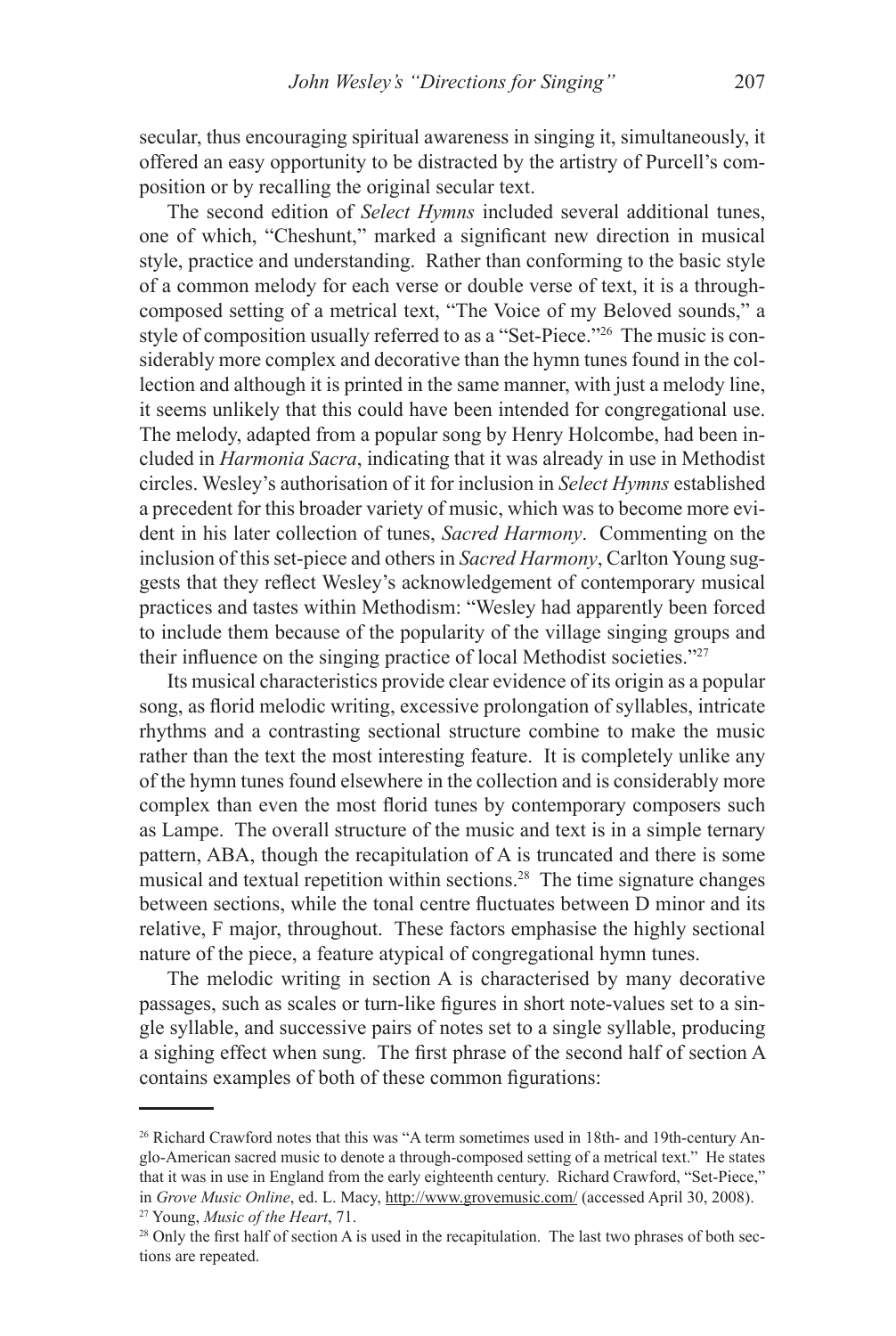

Figure 4: "Cheshunt" (bars 16-20), from *Select Hymns*

Whereas section A is set in 2/4 time, with two strong beats in each bar, section B is set in 3/8, a simple triple-time meter, with the emphasis on the first beat of the bar only. This gives the music a lilting quality, which reflects the corresponding section of the text:

> Gently doth He chide my Stay Rise my Love and come away.

Never are more than two syllables set in a single bar of music, while the most common syllabic rhythm is one syllable extended over the first two beats and a second syllable on the final beat of the bar. The third phrase of music in section B contains an extraordinary prolongation of the word "come," which extends over six full bars, ending on the first beat of the seventh bar of the phrase. Each beat in the six bars has the same dotted rhythm pattern, the melody alternating between two neighbouring notes through each bar, moving to new pitches at the beginning of each new bar in an ascending pattern:



Figure 5: "Cheshunt" (bars 49-56), from *Select Hymns*

The relationship of this tune and the "Directions for Singing" is clearly flawed; the musical complexities of the melody suggest that it would need to be performed by a group of skilled musicians, rather than a whole congregation, flouting the underlying principle of the first six of Wesley's points. Likewise, the complexity of music and highly repetitive use of text would doubtless have focused attention on the music in its own right rather than on the purpose of singing in worship, thereby contravening the final direction more explicitly than in the case of Purcell's tune, discussed above.

#### **Conclusion**

Wesley's "Directions for Singing" provide a clear, practical framework for congregational singing, underpinned by theological reasoning and designed to promote an active engagement with worship across Methodism. However, their relationship to the practicalities of singing the tunes included in *Select Hymns* is somewhat inconsistent, as illustrated above. While many of the tunes accord with these principles, others cannot be reconciled on ei